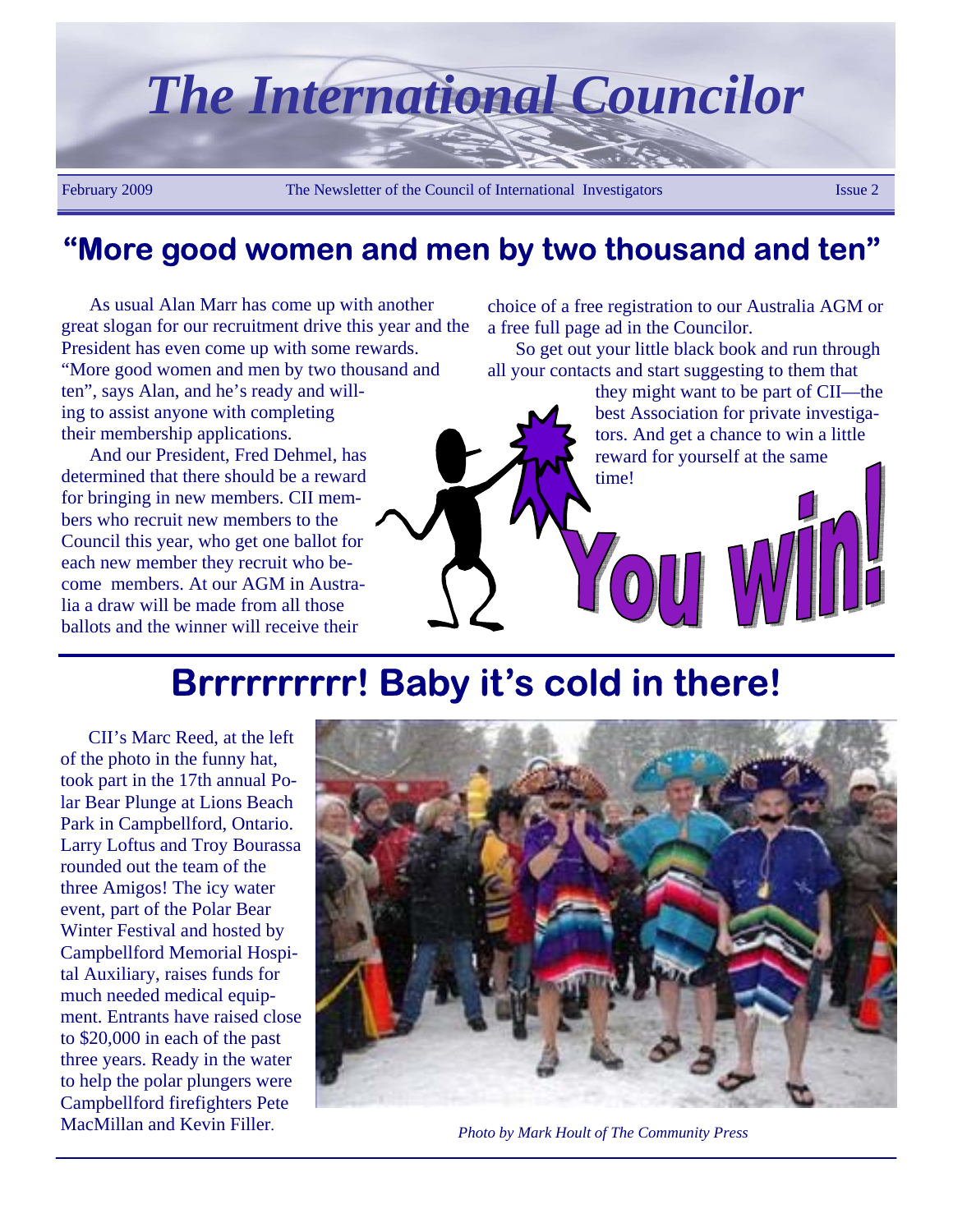### **The International Councilor Construction Council Council Council Council Council Council Council Council Council Council Council Council Council Council Council Council Council Council Council Council Council Council Coun**

## **Conducting surveillance on an international level**

I asked several investigators around the world to write a few paragraphs about the special challenges they face while conducting surveillance in their countries; or to describe a special case they've had recently that is very memorable. The point was to learn something from each one of them that we might not be aware of so that when we are

talking to our clients we can talk from a knowledge base. I have printed several of the responses in this issue and will conclude the story with the remaining responses in our next issue. If anyone wants to contribute, feel free!

Paco Fernandez, of Metodo 3, was one of the first to respond to discuss some of the special challenges they face while conducting surveillance in Spain.

"In Spain, unlike the rest of the world, construction is vertical. Therefore, everyone (both

rich and poor) lives in apartments (flats) in buildings of more than 50 floors per block.

Thus, the most important thing is the identification of the target because during one morning we can see more than 100 people going in and out of a building. Waiting time is, then, easier to handle as it occurs in the city center with a lot of activity going around. Spanish people live out of their homes from 8 in the morning up to 10 at night, so there is frequently lots of activity.



The cities are very crowded, streets are small and narrow, and this is why surveillance has to be done always on a motorbike."

Roger Schmedlen, of Loss Prevention Concepts, Ltd., decided to tell us about how a PI got himself in to trouble, by forgetting one simple rule:

"About a month ago, a Michigan PI was conducting a surveillance on an insurance case. Because of the location of the claimant's residence, the PI had to take up a position in his van relatively near an elementary school. While a firearm would usually not be justifiable on an insurance case, there are many areas of this city where this is a necessity for the personal protection of the PI. From what I understand this was one of those areas. This PI was carrying a firearm, and he was licensed to do so.

After a few hours of observation, where nothing of interest occurred, the PI was suddenly surrounded and approached by several police officers. Although he identified himself as a PI, explained that he was on surveillance, and showed his state-issued PI license and concealed weapons permit to police, he was arrested and charged with five separate offenses, including illegally carrying a firearm. After spending three days in jail, he was released and the charges are all being dropped. (This process should be complete in the next few days when the prosecutor signs off, which is just a formality.)

Based on the secondhand information I have, the PI had done nothing whatsoever illegal or un-

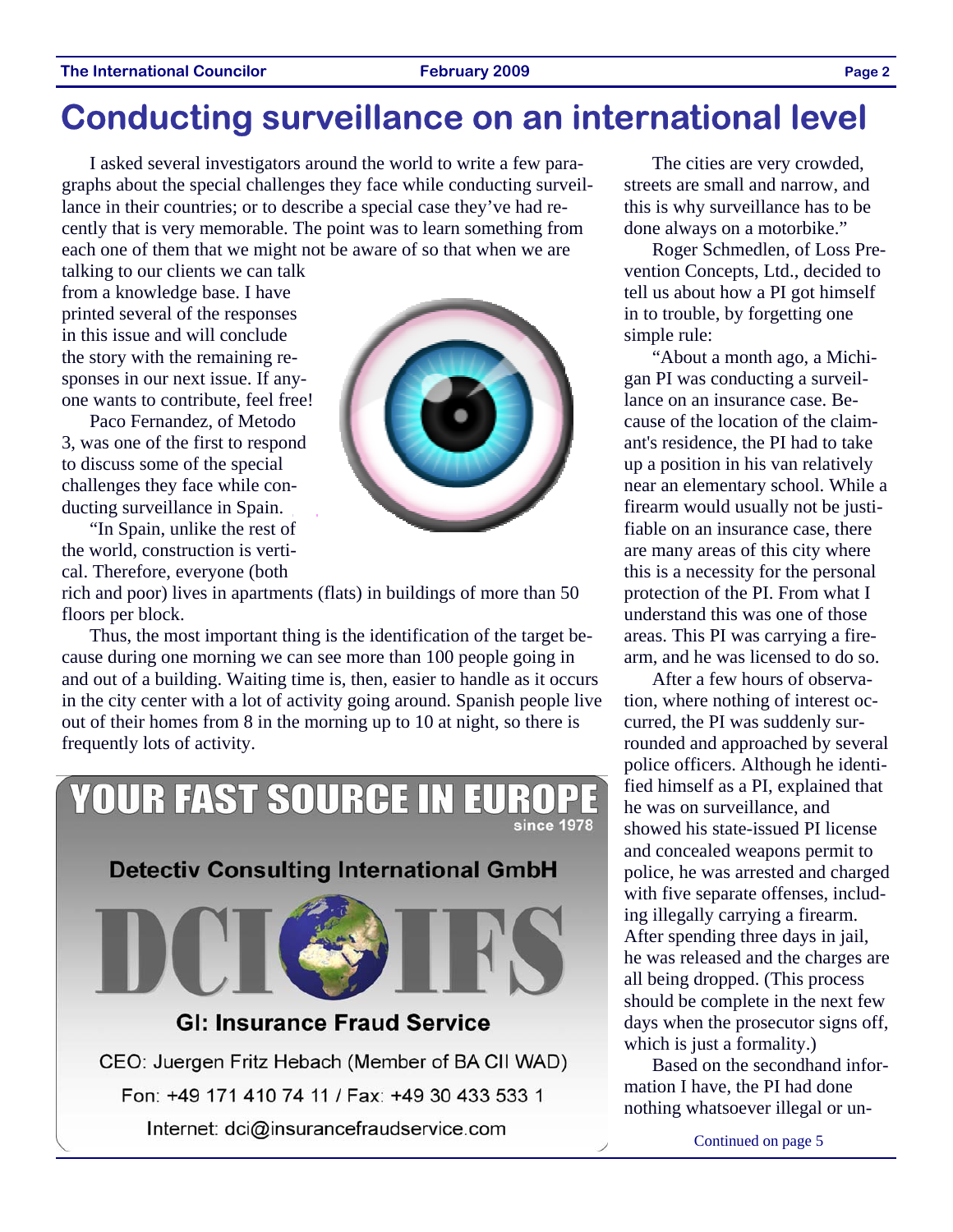#### **Page 3 February 2009 The International Councilor**

## **Member's Corner**

#### *By Christopher T. Nielsen*

I am the President of Nielsen & Associates – Investigations Inc., which has operated as a full service investigation company for the past 13 years. Centrally located in the Greater Toronto Area, (Ontario, Canada) we service Insurance, Civil and Corporate clients. Brampton, Ontario is just Northwest of Toronto. Our office is a 20 minute drive to Pearson International Airport. As a company, we have gained an excellent reputation for the quality of our surveillance, video evidence and our reports. We pride ourselves on our research skills and the ability to surround ourselves with quality Associates.

I entered the profession, really by mistake, as I wanted to become a Police Officer. At 20, I commenced a two year course at Sheridan College, Davis Campus, Brampton, Ontario. In the second year of the Law and Security course, I was lucky enough to land Co-op placement with P.J. Wraight Investigation Agency. As a co-op student, I was amazed that there were individuals that might embellish or falsify certain injuries they sustained and naive enough to think that if you're hurt, you're hurt. I had no idea Insurance Companies hired Private Investigators for integrity issues. This of course changed my career path and on graduating from Sheridan College, I was offered a full-time position with the aforementioned firm.

That firm was operated by two retired Police Officers. Both were interesting characters, who had been taught the values of completing an investigation the right way. One of the co-owners was from the old school. He gave the persona of being a mean, grumpy old man, yet everybody knew he was a gentle old soul. I remember being called into his office, as a green rookie and chewed out for describing an individual in one of my reports as being "elderly". It turned out the gentleman in question was only 55 and so was my boss. Apparently, he did not see the humour in that. I spent six and a half years with that firm, which after merging with a third partner was known as Scope investigations Limited.

I remember one case where an individual, best described as a brick layer with muscles on muscles, had been involved in a minor accident and it was determined that he had provided a false address. The



**New CII member Christopher Nielsen** 

insurance adjuster became suspicious when the bricklayer demanded he pick up his claim cheque as opposed to it being mailed out. We tried other avenues to locate the brick layer in question, to no avail. When we received a tip that he was scheduled to pick up the cheque, we were waiting. After leaving the insurance adjuster's office, this individual proceeded to three different banks. After leaving each bank, he was visibly more agitated and angry. At the third, I followed him inside to see what the fuss was about. He was engaged in an animated conversation with the Teller and I knew enough Portuguese to know he was cursing at the Teller. After leaving the bank, he stepped outside and returned to his vehicle. On the way, he entered an alleyway that ended in the rear parking facility. He stopped, crumpled his paper and tossed it in the corner of the building. We were parked only about four feet from where he tossed the paper. When his back was turned, I picked up the paper and jumped in the backseat of the other investigator's automobile. Mr. Bricklayer obviously had a change of heart, turned around and returned to the crumpled paper. The look on his face of total amazement of how the paper disappeared was too funny. Trying not to laugh too much, video was obtained as he got on his hands and knees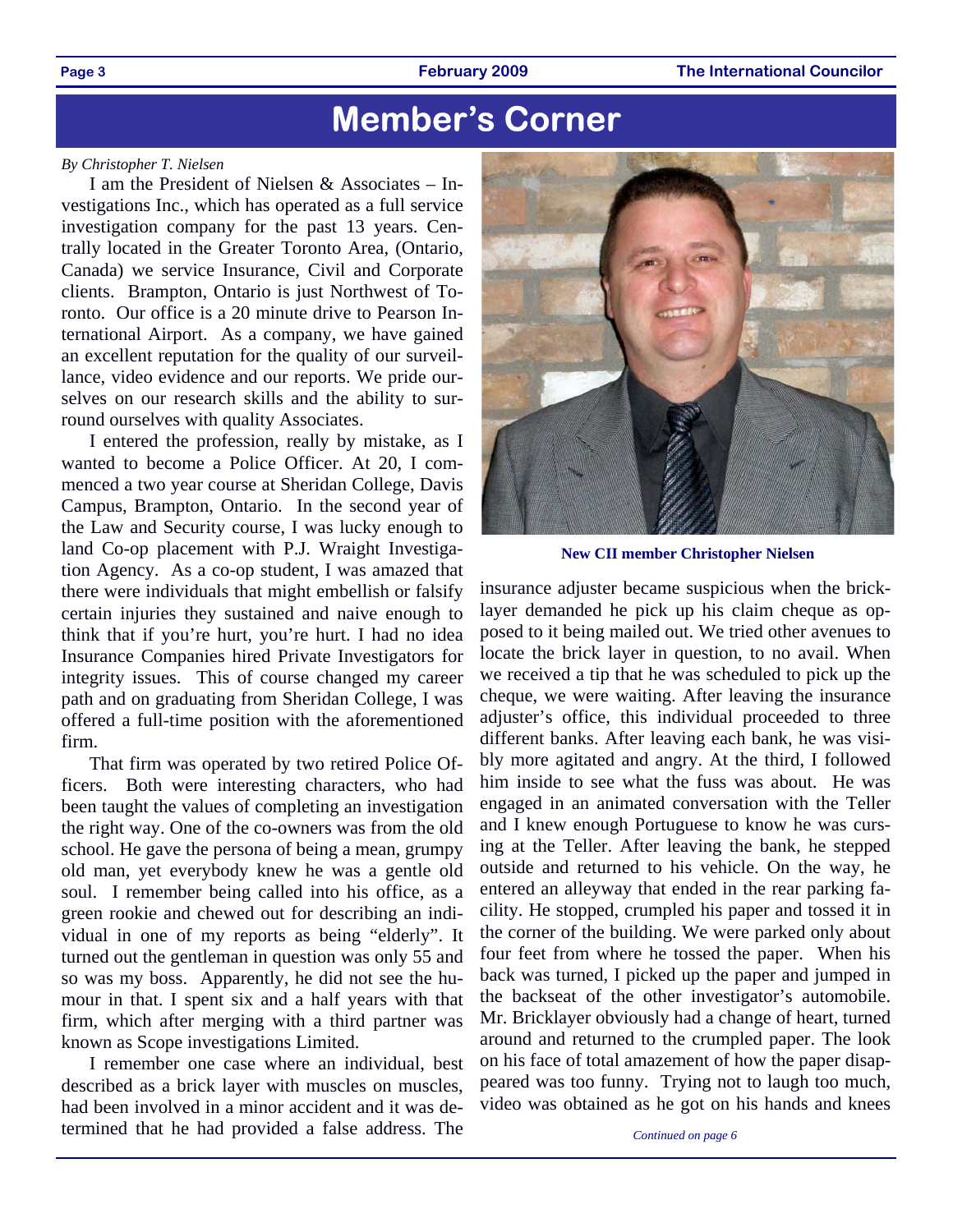Spend a few days

In Paradise ...

To preview go to:

www.ParadisePoint.com

**Must register before** 

02/16/2009.

**Registrations received after** 

2/16 will be assessed \$20.

### **NCISS 34th Annual Conference**

**March 8 - March 11, 2009** For schedule of events go to: www.NCISS.org



Hotel Reservations: 800-344-2626 Special Conference Rate \$189.00

**Paradise Point Resort** and Spa **1404 Vacation Rd** San Diego, CA 92109

**Hotel reservations** must be made no later than 02/08/2009 to quarantee room rate.



Members Registration . . . . . . . . . \$ 250.00 Includes Welcome Reception, Past President's Awards Luncheon, Two Continental Breakfasts, Coffee Breaks, Gala Banquet, Seminars and CEU Certificate.

| Non-Members Registration \$                |   | 349.00 |
|--------------------------------------------|---|--------|
| Guest/Spouse Registration \$               |   | 225.00 |
| <b>Optional Golf Putting Tournament \$</b> |   | 25.00  |
| Gala Banquet Only                          | S | 150.00 |

Sponsorship Available (check your pledge)

| Coffee Break \$                 | 100.00 |
|---------------------------------|--------|
| Welcome Reception  \$           | 250.00 |
| Seminar  \$                     | 500.00 |
| Bronze Corporate  \$ 1,000.00   |        |
| Silver Corporate  \$ 2,500.00   |        |
| Gold Corporate \$ 5,000.00      |        |
| Platinum Corporate  \$10,000.00 |        |

**TOTAL** 

.00 Includes all of the above. .00 Includes all of the above.

00 Includes 2 drink tickets.

### >>PRESIDENT'S SPECIAL<< Non-members pay only \$99 for first year membership with **Member Application.**

To Pay By Check:

Mail completed form and check to: **NCISS** 7501 Sparrows Point Blvd. Baltimore, MD 21219

To Pay By Credit Card:

Fax completed form to: 410-388-9746

| <b>Print Member Registrant's Name</b> | <b>Credit Card Number</b>            | Exp. Date    |     |  |  |
|---------------------------------------|--------------------------------------|--------------|-----|--|--|
| Print Guest/Spouse Registrant's Name  | Print Name as Appears on Credit Card |              |     |  |  |
| <b>Print Company Name</b>             | <b>Signature</b>                     |              |     |  |  |
| <b>Print Company Address</b>          | City                                 | <b>State</b> | Zip |  |  |
| Phone                                 | Fax                                  | E-mail       |     |  |  |

Page 4

**February 2009**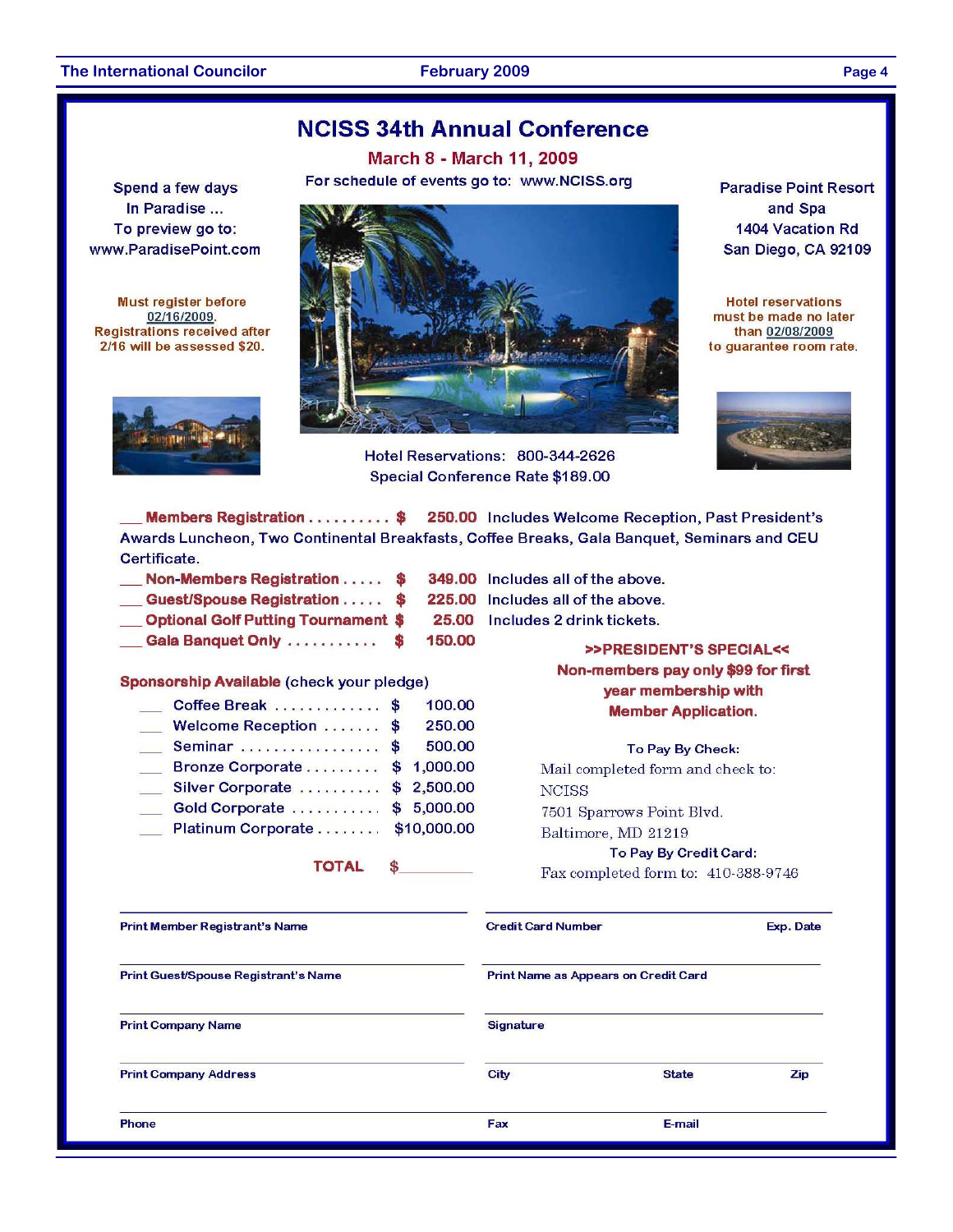**Page 5 February 2009 The International Councilor** 

# **Conducting surveillance on an international level**



#### Continued from page 5

ethical and the police were just responding to neighbors concerns that the PI may have been a predator seeking a child to victimize. Obviously, I was not present at the time the PI was approached by police so I am unaware of how he handled the confrontation. Not too well, I would guess.

In any event I believe this situation could have been easily avoided.

It has always been my practice and the practice of most experienced PIs I know to check in with the local police precinct prior to taking up a surveillance position that will be maintained for an extended period, regardless of the location. By stopping by the precinct (or local police station), showing the desk officer my PI license, explaining that I will be on an extended surveillance on a specific block--for instance, the 24000 block of McPato Street--and describing my vehicle, police can avoid wasting resources by sending a patrol car out, perhaps with backup, should a resident call in to report my "suspicious vehicle" parked on their block. Obviously the subject of the surveillance is not identified to police.

Additionally when checking in, I generally explain to the officer what pretext I will be using if I'm directly approached by a neighbor, and request that he or she back this pretext up if a neighbor calls in. Most times these officers agree to this. Occasionally they are reluctant to actually validate my pretext, but they will usually always agree not to identify me as a PI to any neighbors who call, and simply tell any callers that the police are aware of my presence and that I am on legitimate business.

As a side benefit to this courtesy, there has been many times where the desk officers have warned me of problems, hazards, or unusual activities in the area where the surveillance is scheduled."

Linda Montgomery doesn't even do surveillance anymore because it is not cost effective for her.

"The reason it's not cost effective is there is generally not a high volume of surveillance work in Washington State because the majority of worker's compensation claims are processed through the Washington State Labor and Industries. Very large businesses can opt out and be self insured. For workers' comp claims processed through the State L & I, there are, generally speaking, no attorneys or insurance companies involved and private investigators are not hired to investigate the claims. The amount a claimant receives or an injury pays is preset by the State Board for L  $\&$  I. And every business pays a tax, sort of like unemployment tax. Likewise, most disputes are settled by this board in an arbitration type process. Few cases ever go to litigation. This saves lots of money for businesses in Washington on the cost of insurance. I once compared my tax to what a California PI was paying for his insurance premium and the private insurance was about 10 times higher! I'm not sure the savings is as good when you get a claim (which, knock on wood, I have never had).

The downside is there is not the high volume of surveillance work like there is in most states (I heard that WA is one of only five States that has this type of system but am not sure if that is true). As a result of the low volume of surveillance cases, we do not have any large PI businesses in WA with lots of employees. Most PI's do background and/or work with attorneys. We only have 460 licensed agencies and a total 740 agency owner PLUS PI employees for the whole state. Most PI's work out of their homes and few PI's have more than one or two em-

Continued on page 8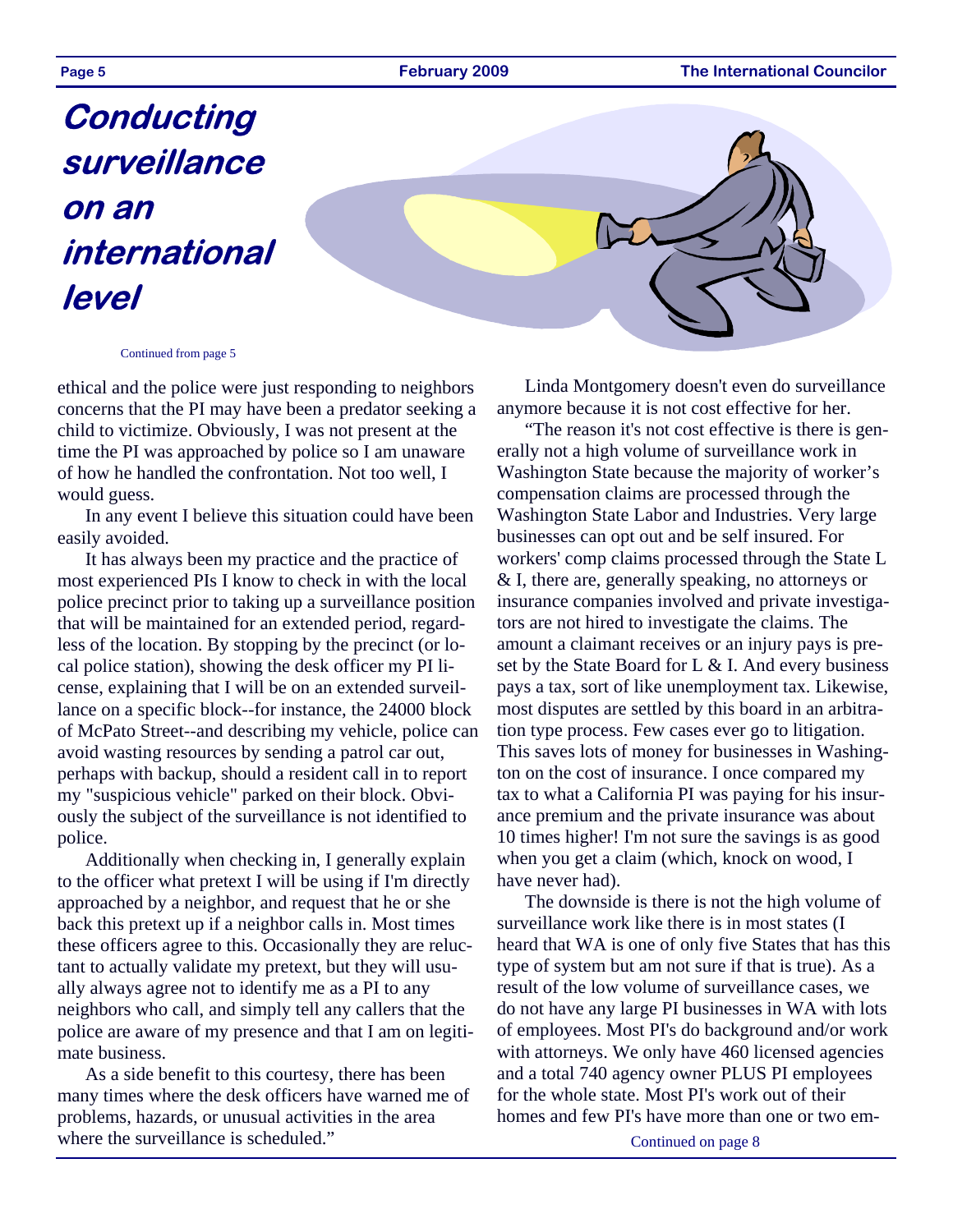### **In memory of Ephraim Lapid**

#### **Ephraim Lapid**

 His ancestors moved from Germany to Russia and he was born in Western Moldavia and immigrated to Romania when he was three years old.

Life was hard at that time. He and his family lived in a village and from a young age he had to work to support the family. He was a strong, tall young man when he was called to serve in the Romanian fascist army at the start of WWII. He refused and was put in jail.

A year afterwards, he was sent to a Nazi labor camp and spent almost three years there building roads, breaking stones and having only potato peelings to eat. He told us that life in jail was a paradise compared to the labor camp. We (he, my son and I) visited these sites in Romania.

 After the war he immigrated to Israel, building up new life, a new young family. He took good care of my mother who was ill for many years. Till the age of 75 he worked at a mill station in a kibbutz,. He was an idealistic socialist, and everybody loved him for his inventiveness, technical skills, modesty and love of people.

 Everybody was equal in his eyes. He would love to talk to people from university professors to children in kindergarten. His many friends said at his funeral that if heaven exists, he must be the first one to be there. Everyone loved him.



*My father (83) is at the right talking to a local during a visit at the site of the Romanian prison he was in at the WWII.*

 He was not religious but knew all about tradition and Jewish history. His wide knowledge in everything was amazing. He was very proud of me. He said that we can't understand, as Israelis who were born free in their own country, what it means to be a Jewish officer.

He passed away at age of 85 from a brain stroke. - Jacob Lapid

### **Member's Corner**

#### Continued from page 3

and crawled all over the and looked under the car. He just couldn't figure out how the paper had disappeared. The real irony is that on the paper was his actual address, which we had been trying so hard to find, and that he had bounced a couple of cheques.

I went on to work with King Reed and Associates Investigations Limited, before opening up my own agency in 1996. Fast forward to 2009, I still enjoy getting out on the road to conduct surveillance. Not long ago, I was on surveillance with a second investigator who was quite amused to see my van swaying back and forth. This was due to trying to hop in the back of the van, losing balance and falling against the seat on one side then the floor on the other. Apparently, I will not be permitted to live that one down. I am humble enough to remember the hard work it took to get my firm off the ground. In fact, I still have a framed photocopy of the first cheque my agency received about six months after opening my own firm. It was a tough go in 1996, yet I look back on it with fond memories. I am also excited to be associated with the Council of International Investigators. I have already met several members at the Annual General Meeting in Halifax, Nova Scotia and I look forward to meeting several more.

As a licensed Private Investigator in Ontario since 1988, I have had the opportunity to work a number of complex investigations with two major private investigation firms. Since starting my own business in 1996, I have specialized in corporate and insurance work. Our focus has always been quality over quantity. I am also a member of the C.P.I.O. (Council of Private Investigators – Ontario), C.A.S.I.U. (Canadian Association of Special Investigation Units) and the Brampton Board of Trade. We are a supporter of the M.S. Society and Children's Charities. I can be reached at nielseninvestigators@rogers.com.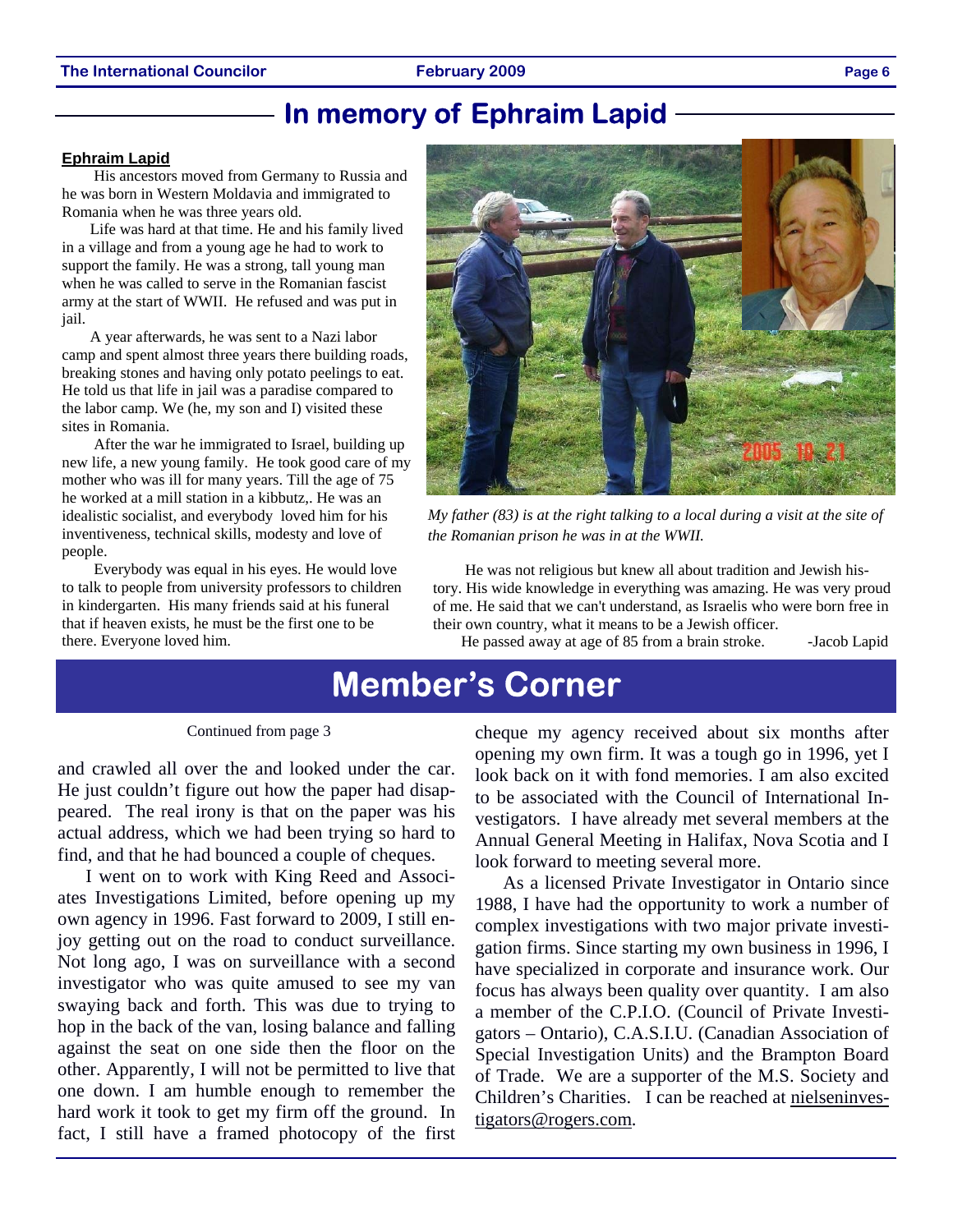# **CII Welcomes Our Mates To AUSTRALIA**



**SEMINARS and SPEAKERS** 

- Technology and the Internet  $\bullet$
- Privacy and Investigations
- **Continuing Education**
- Security & Global Investigations



Register at http://ciiagm.com Questions, no worry mate. Contact: Rod Webb (in Australia), rtw@mwacorporate.com.au or Nancy Barber (in the USA), nickbk@aol.com

- The 2009 AGM will be held in beautiful Surfers Paradise Australia (The Gold Coast of Australia)
- September 1 through September 5, 2009
- Stay at the Surfer's Paradise Marriot Resort
	- Exciting parks and tours
	- Luxurious day spas
	- **Excellent golf courses**



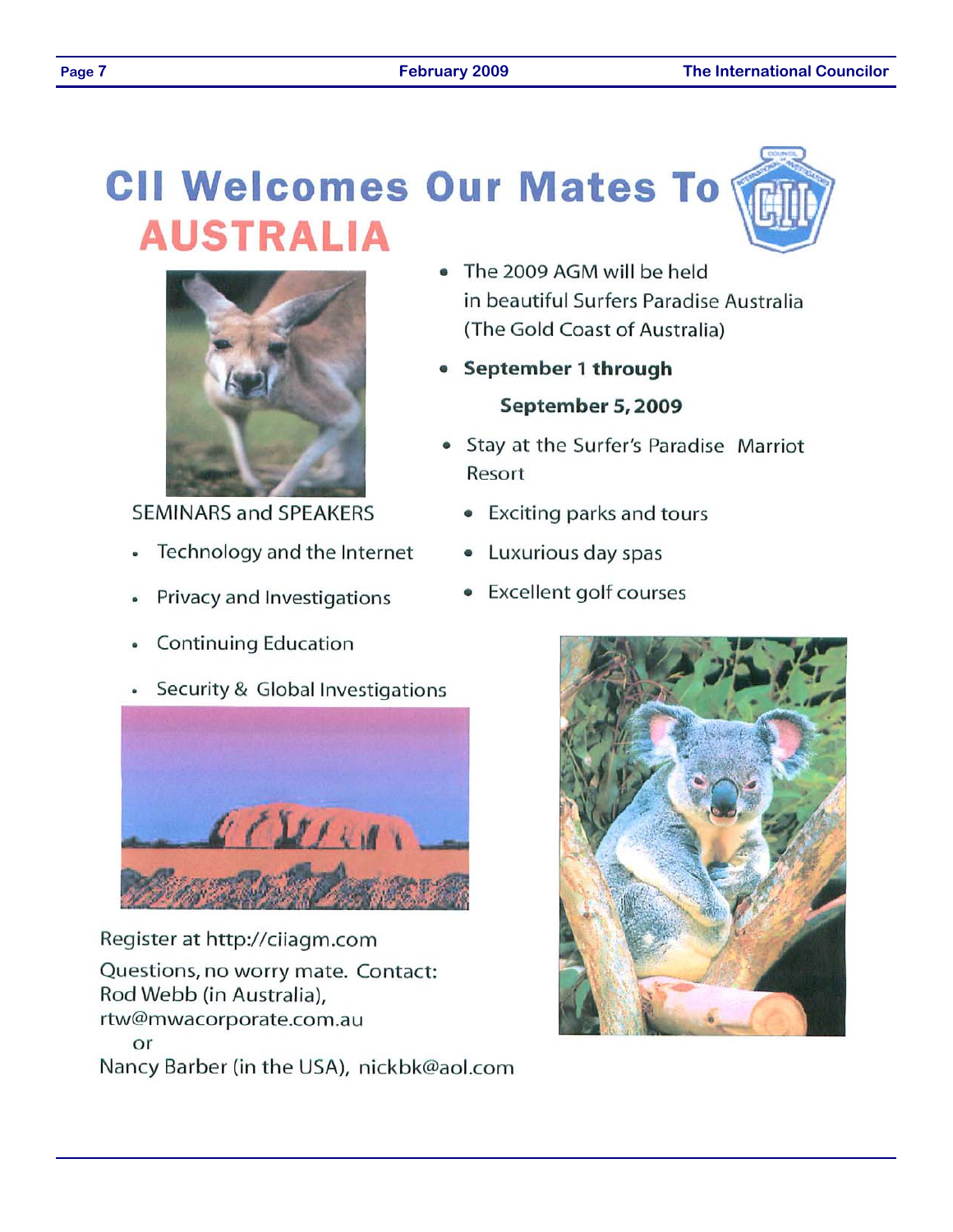## **Conducting surveillance on an international level**

#### Continued from page 8

ployees."

Phillip Hatzis, of Greece, faces probably some of the biggest challenges—especially as surveillance is illegal in Greece!.

"The major problem that we have here in Greece with surveillance is that it is against the law to conduct surveillance because it is against the human rights laws. Of course, it is very hard to prove that someone is conducting a surveillance unless the

target makes a complaint and an operation from the Police has been set up to catch you. Also if you are in the way of a police investigation, or you are too close to a sensitive location, or if a target has made a complaint you can be in trouble. But then if a target made a complaint you are doing something wrong.

Another prob-

lem in Athens is that some time you are called to do a surveillance in an area where the streets are very narrow and there are no parking spaces anywhere close to the target's house.

Sometimes there are cars everywhere and also cars parked any where you can imagine. Most of the time cars are also parked on sidewalks and sometimes parked on corners. If a van or a truck tries to turn they will not be able to do so because of the way the cars are parked on corners.

Also in areas like this even the targets cannot find a parking space close to their homes and if you are on their tail it will be hard for you to keep up with them. Sometimes I will go to do a surveillance and if I cannot find a parking space close where I can at least see the target's house from a distance, I will try to locate the target's car so I can at least

watch the car and whenever the target takes off with his/her car I can tail them. Because no one can find a parking space in the area, the same goes for the target's too and what happens is that a target may park the car 2 or even 3 blocks away and sometimes it will be very hard for me to find their cars. There have been times that I was not able to find the target's car because it was parked so far away from their house.

Another problem is that because of the major traffic problems that we have in Athens there are many people

> that ride motor bikes. Well someone will say that's no problem just get a bike and follow them around, but the problem is that when you do a surveillance with a bike when you have to wait for the target for a long time in one location the operative stands out and can easily be seen from people passing by or from people in the neighbourhood. In this case what we do is send a car over and have the operative wait



in the car until the target moves again.

As you can see our problem other then the law is that in Athens we have too many cars and such narrow streets that it makes surveillance difficult. One positive thing that we can talk about is that with the tracking GPS devices that have been out on the market for some years now they have helped us a lot in surveillance here in Greece."

For Peter Grant, in South Africa, politics plays a big role in surveillance.

"In South Africa, surveillance is practised on much the same lines as it is in Western countries, with perhaps the difference being in the degree of professionalism, given that the country is still in a state of transition. Most of the 'old school' have left the services and, although the emerging element has been trained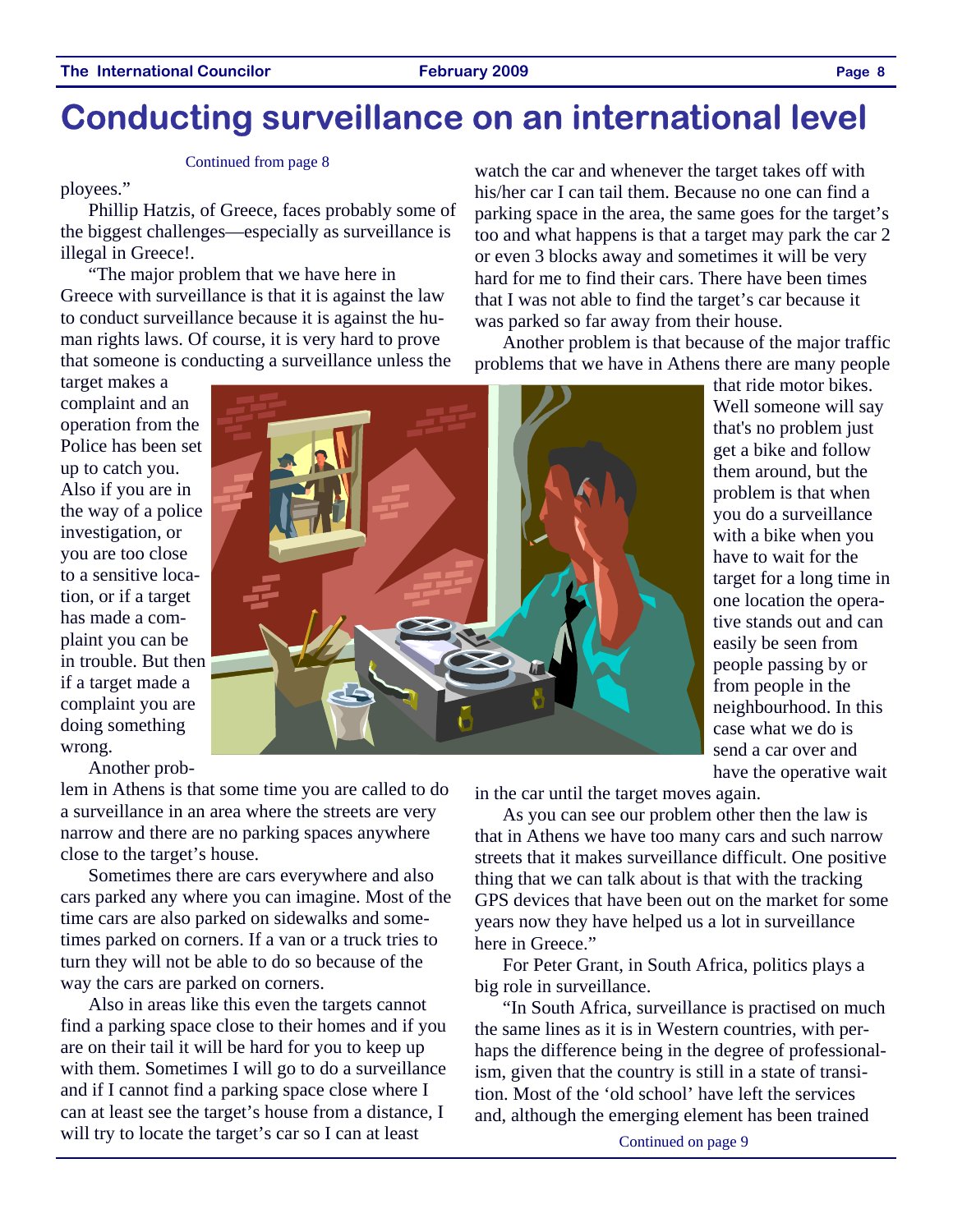### **ICI successfully concludes assignment for Japanese Railway System**

### *By Earl Johnson*

ICI provided information and arranged meetings for visiting representatives from Japan with Amtrak and the Metropolitan Railway System of New York City. ICI's mandate was to establish meetings with key personnel of the New York Rail transportation system, and obtain information relating to biological, radiological and counterterrorism technology to assist in the preparation of the 2008 G8 Conference held in Japan.

For 2009 ICI has secured an assignment to facilitate interviews and provide material on biological, radiological and counter-terrorism for the Fire and Disaster Management Agency (FDMA) of the Ministry of Internal

Affairs and Communications of Japan. The meetings and research will assist in the creation of training manuals, development of exercise scenarios, model plans, and



protocols for civilian population protection in the event of B/R terrorism.

 This includes referencing the necessity for the Japanese government to collect and analyze information from around the globe to create and implement practical and effective countermeasures against B/R Terrorism. ICI will organize meetings on behalf of Japan's (FDMA) with the United States Department of Homeland Security, Washington, D.C. Fire Departments Homeland Security Division, MTA, and the Amtrak rail system. With ICI's assistance and direction the Ministry (FDMA) will be able to avail itself of the experience and expertise of these recognized agencies during their trip to Washington D. C. We recommend that each member contact their local counter terrorism agencies and introduce a similar program to what

was conducted on behalf of the Japanese Government. This is a roll that Cll members can play as private companies on behalf of their governments.

## **Conducting surveillance on an international level**

#### Continued from page 8

by overseas agencies from the United States, Britain and other developed countries, how proficient they have become in the relatively short time they have had to practise the art is a moot question. Needless to say, it is not just technical expertise that is required but also education, experience, sound apolitical judgment, commitment and competent management.

One might say that there are two forms of the science – one, the technical aspect and two, the physical. From the technical point of view, the equipment resources available are as sophisticated as may be found almost anywhere. On the physical side, the task of following a subject in this country is made easier through the natural instinct in African culture, that of easy interaction with each other with little of the reserve or inhibitions that are inherent in European culture. Add to that the perception that 'they all look alike' and one has a scenario in which well-trained operatives can carry out physical surveillance very successfully.

Laws protecting the privacy of the individual are in place in South Africa. However, the South African Police Services are overwhelmed with outstanding cases, let alone new ones, and simply cannot cope with the

multitude and, in many cases, the magnitude of investigations requiring surveillance in some form or another. Private security companies may apply to the Police for clearance to undertake telephone tapping for example, but such requests are not often granted. As a consequence, operations of this nature are very often undertaken illegally, although the evidence gained cannot be presented in a court of law. Overt CCTV is widely employed but repair, maintenance and sabotage present their own problems. Hidden cameras constitute an important and commonly used component in the gathering of evidence.

One cannot imagine that overseas agencies contracted to train the South African law enforcement agencies would neglect the importance of surveillance in whatever form. One can only trust that candidates are carefully selected and they are operationally managed effectively. The success of the Scorpions, (an elite investigation unit) now being disbanded for political reasons, illustrates that there is hope. The danger lies in factionalism, laissez faire attitudes, reverse racism, corruption and regardless of the application of the rule of law, political interference."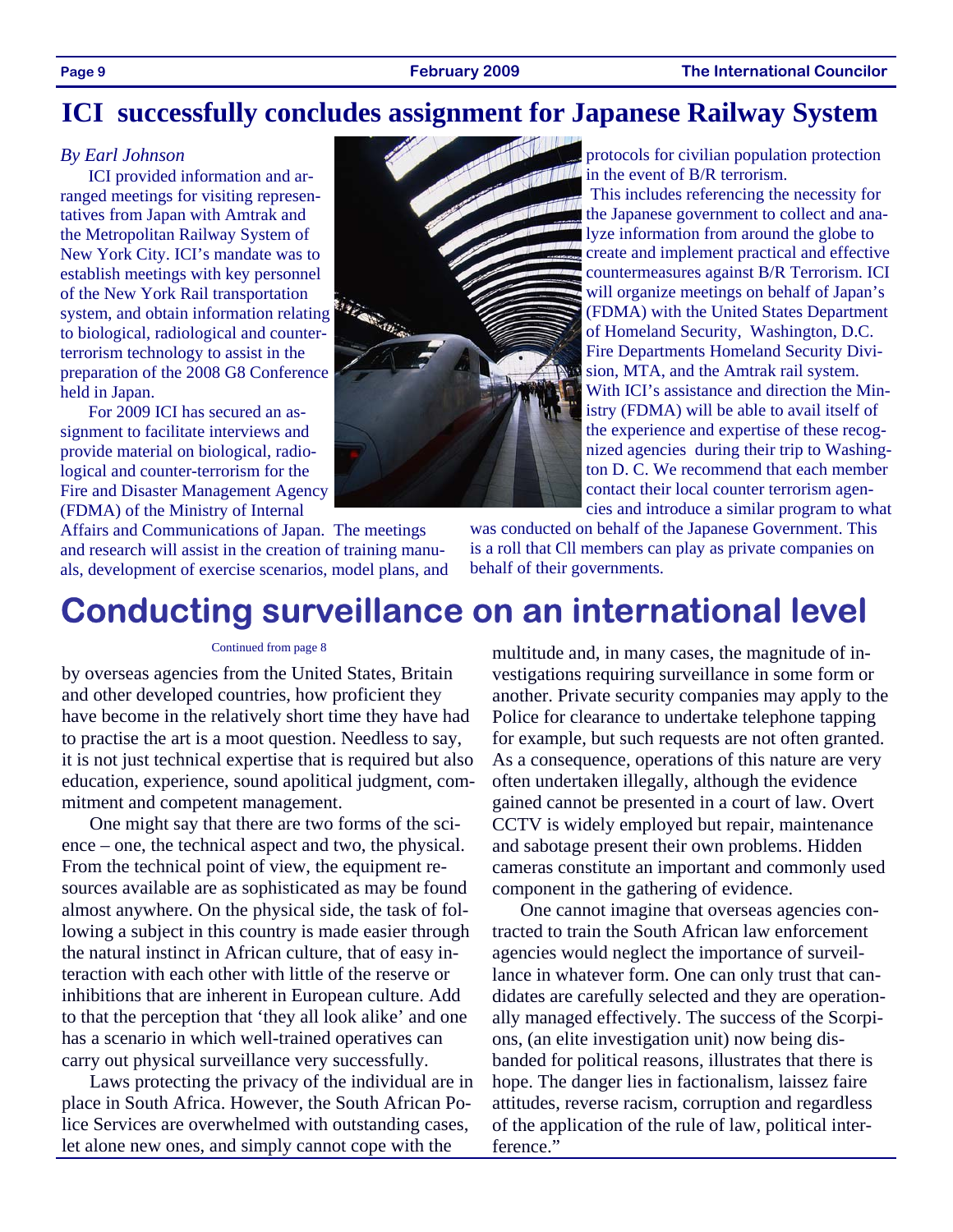### The International Councilor **February 2009** Page 10

## **Regional Directors 2008-2009**

| 01 CANADA EAST                                    | <b>Trish Dehmel</b>     | tdehmel@csilimited.com              |  |
|---------------------------------------------------|-------------------------|-------------------------------------|--|
| 02 CANADA CENTRAL                                 | <b>Brian King</b>       | bking@king-reed.com                 |  |
| 03 CANADA WEST                                    | Ken Cahoon              | cen.cahoon@canproglobal.com         |  |
| 04 USA NORTHEAST                                  | Robert Kresson          | bk@empireinv.com                    |  |
| 05 USA SOUTHWEST                                  | <b>William Lowrance</b> | wblowrance@verizon.net              |  |
| 06 GREAT LAKES                                    | <b>Glenn Eiden</b>      | geiden@comcast.net                  |  |
| 07 USA CENTRAL                                    | <b>Jim Sweeney</b>      | jim@sweeneyinc.com                  |  |
| 08 USA WEST                                       | Paneen Allen            | paneenallen@msn.com                 |  |
| 09 AUSTRIA, HUNGARY, SWITZERLAND,<br><b>ITALY</b> | <b>Bernard Maier</b>    | office@bm-investigations.at         |  |
| 10 NETHERLANDS,<br><b>BENELUX COUNTRIES</b>       | <b>Eddy Sigrist</b>     | esigrist@aristeed.com               |  |
| 11 CARIBBEAN, SOUTH AMERICA                       | Maurice C. Amres        | geb@solutions2000.net               |  |
| 12 CENTRAL AMERICA                                | Seth Derish             | seth@privateeyes.com                |  |
| 13 IRELAND, N IRELAND                             | Alan Marr               | alan-marr@jigsawservices.co.uk      |  |
| 14 SCOTLAND, ENGLAND                              | Alan Marr               | alan-marr@jigsawservices.co.uk      |  |
| 15 SPAIN & PORTUGAL                               | Alan Marr               | alan-marr@jigsawservices.co.uk      |  |
| 16 FRANCE                                         | Joel Auribault          | ira@agence-investigations.com       |  |
| 17 SCANDINAVIA                                    | <b>Gard Westbye</b>     | post@ope.no                         |  |
| 18 BELGIUM                                        | Michel de Kort          | mdk@dekort-partners.be              |  |
| 19 GERMANY, E. EUROPE                             | Jurgen F. Hebach        | fritz.cii-berlin@web.de             |  |
| 20 ISRAEL                                         | Jacob Lapid             | lapidim@bezeqint.net                |  |
| 21 INDIA                                          | Pawanjit Ahluwalia      | pawan@premiershield.net             |  |
| 22 SINGAPORE, SE ASIA, VIETNAM                    | Ponno Kalastree         | $p.kalastree@mainguard-intl.com.sg$ |  |
| 23 HONG KONG, KOREA                               | Li Fuk Ki               | lifk@biznetvigator.com              |  |
| 24 CHINA                                          | Hai Yang                | cn@sbcs.com.cn                      |  |
| 25 JAPAN                                          | Kenji Ohara             | mission@olive.ocn.ne.jp             |  |
| 26 AUSTRALIA, NEW ZEALAND                         | Rodney Webb             | rtw@mwacorporate.com.au             |  |
| 27 ALBANIA, GREECE, TURKEY, CYPRUS                | Alan Marr               | alan-marr@jigsawservices.co.uk      |  |
| 28 NORTH AFRICA                                   | Alan Marr               | alan-marr@jigsawservices.co.uk      |  |
| 29 CENTRAL AFRICA                                 | Alan Marr               | alan-marr@jigsawservices.co.uk      |  |
| 30 SOUTH AFRICA                                   | Peter Grant             | petergrant@criskinternational.com   |  |

### **GET INVOLVED — BE A DIRECTOR FOR YOUR AREA**